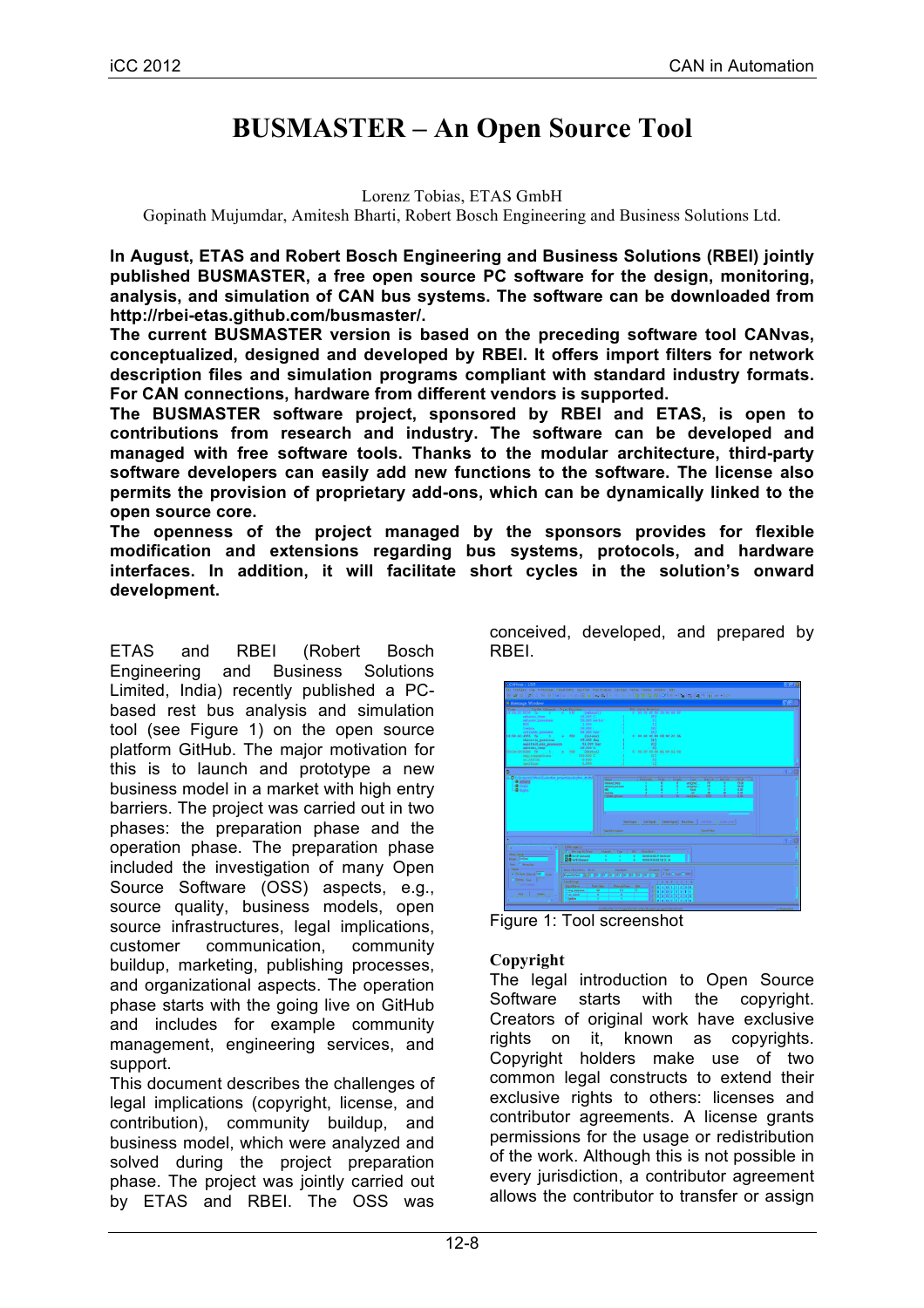his exclusive rights. The license and the contributor agreement are explained in the following two chapters.

# **License**

The Open Source Initiative (OSI) [1] is a community-recognized body for reviewing and approving of licenses conformant to their Open Source Definition (OSD) [2]. The OSD defines Open Source as not just access to the source code, but that the distribution terms of the Open Source product (software, hardware, and digital content) must comply with 10 criteria: Free redistribution, source code, derived works, integrity of author's source code, no discrimination against persons or groups, no discrimination against fields of endeavor, distribution of a license, the license must not be specific to a product, the license must not restrict other software, and the license must be technology-neutral.

An Open Source license with a copyleft effect preserves the same rights of the original work in derived versions of the work. Such licenses roughly fall into one of three categories: Strong copyleft licenses, weak copyleft licenses, and permissive licenses without copyleft effect. The license itself defines what derived works are. Usually they are created by copying parts of the original source code, by statically linking the object code, and sometimes already by dynamically linking the object code. This shows that even a loose coupling may "infect" other programs with the Open Source license. For that reason copyleft licenses are sometimes called "viral" licenses.

If a license infringement happens, the entitlement can be the removal, the injunctive relief, the compensation of damage, or the disclosure of the work. In the first two cases the claim is successful even when the violator unknowingly infringed the license. In the case of damage compensation a nomination of coowners in the complaint is necessary.

There are technical and organizational ways to mitigate the risk of license infringements. Nowadays there are tools available, such as Blackduck [3] or Palamida [4]. They can scan the source code for OSS components and report possible license infringements.

#### **Contributor agreement**

Beside an Open Source license, a contributor agreement (CA) defines terms under which intellectual property and copyrights are contributed to the project owner or company. There are two basic transfer options. A copyright assignment agreement (CAA) is used to assign all copyrights to the project and gives a very broad license back to the contributor. The second option is a copyright license agreement (CLA), which is a very broad license from the contributor to the project. In jurisdictions where an assignment is not possible (e.g., Germany) the effect is similar to the license option. In any case a contributor agreement grants patent licenses to the project in the necessary scope to use contribution. For the project, this strongly reduces the risk of copyright and patent infringements.

Nowadays CAs are available in the form of different templates from the project Harmony Agreements [6]. This project was launched in May 2010 with the aim of harmonizing and reducing the number of different contributor agreements. To make it even more comfortable for Open Source projects, there is an agreement selector available that, upon selecting certain options, generates complete agreement contracts suitable for a project.

However, not all Open Source hosting providers allow CAs. For example, SourceForge is one of the most prominent hosting providers, but they do not allow CAs in their terms of use [7]. GitHub on the other hand places no restrictions on their OSS projects [8].

# **Choosing the right license**

After explaining licenses and contributor agreements, the question of a proper Open Source license remains. Today, many projects include "open" or "free" in their names solely for marketing reasons and with no relation to Open Source. Shared source programs often refer to "open source" because their source code is available upon registration, but their license usually prohibits its change or reuse in other projects. A real OSS project (free / libre) has to choose a license approved by the OSI. The freedom provided by these licenses is an important requirement to motivate other parties to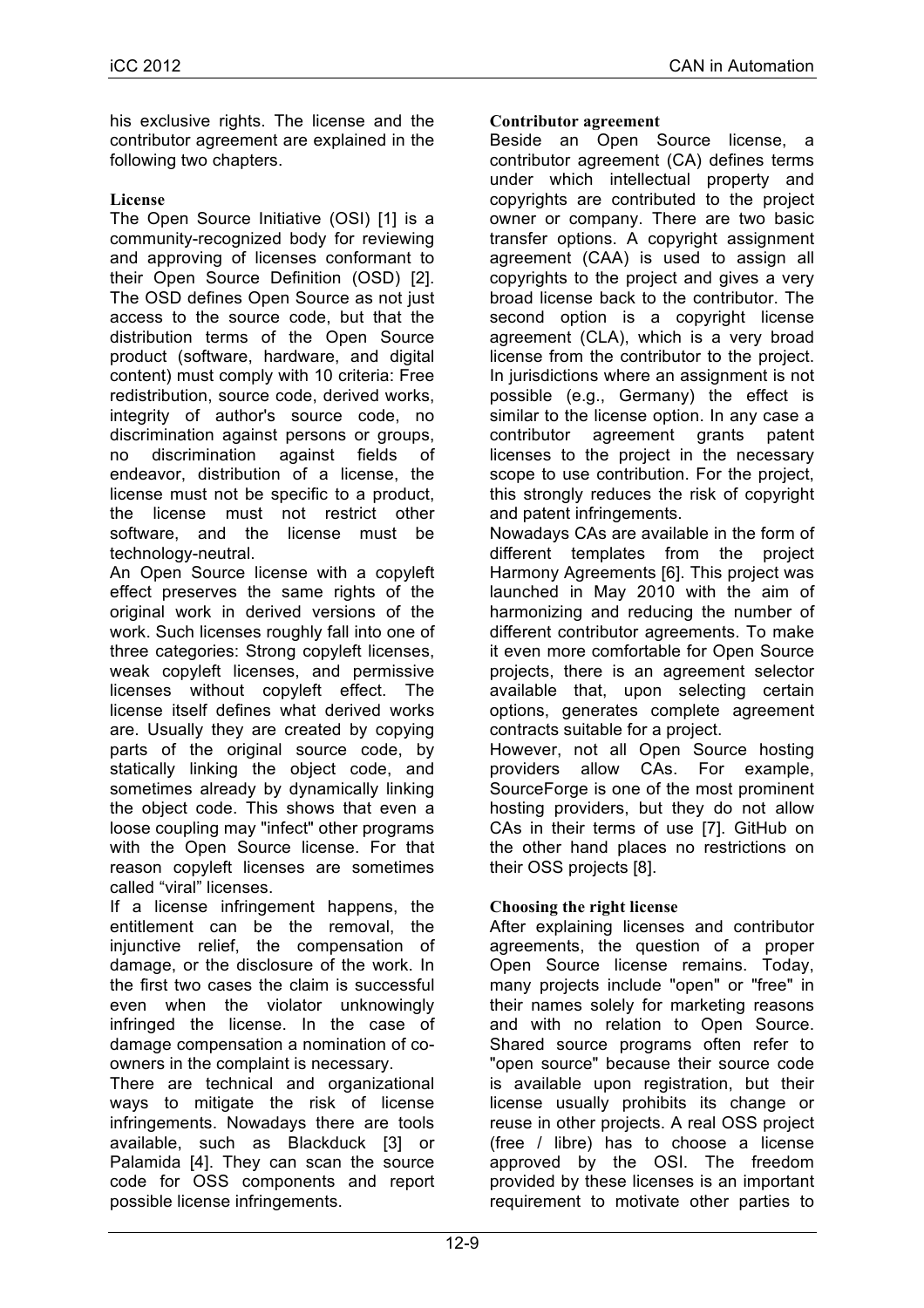collaborate on the project development and to ensure future code improvements.

Some projects realized that the license itself is not that important for the attractiveness of the project. That is the reason why, following several license changes, Mozilla Firefox is available today under multiple licenses: Mozilla Public License (MPL), GNU Public License (GPL) and GNU Lesser General Public License (LGPL).

Of course, the rights and obligations of a license should be studied and the implications be known before using it for a project publication. However, in general, it is beneficial to choose one of the top 20 licenses. According to blackduck [5] the GPL is the most dominant strong copyleft license used by more than 50% of projects, followed by the permissive licenses BSD/MIT/Apache, which are used by more than 20% of projects. Almost 10% of projects use the LGPL as the dominant weak copyleft license.

For the ETAS and RBEI bus analyzer tool a LGPL license was chosen. The reason lies in the business model, which shall permit an ecosystem of free or commercial add-ons. These add-ons are dynamically linked to the tool's modular plug-in architecture. A GPL would require these add-ons to use the same license and would therefore not be consistent with an ecosystem. On the other hand a permissive license would not require anyone to contribute modifications back to the originator and would also not be beneficial for market penetration of the tool.

In contrast to PC-based software, embedded software usually requires static linking between software components under different (proprietary) licenses. For such projects only a permissive license without copyleft effect can be used, such as the BSD license. The only requirement on this license is the proper attribution in the final product. This means that the product documentation must state which software components used under OSS licenses are included in the product.

# **Contributing to OSS projects**

Company employees face the problem that national employment laws or individual employee contracts mean that

any results created during the term of employment belong to the employer. There are at least three solutions to this problem.

The first solution is changing the employee contract, by adding a clause to it or providing an extension. This requires a deeper trust to the employee in choosing a third party in the expected interest of the employer to which the employee contributes his work results. This requires a high degree of trust between the employee, the employer and any thirdparty to whom the results will be contributed that the business interests of the employer will be respected.

The second solution is a contract between the employee and the project which clarifies the ownership rights of work results contributed to the project. This is often done in public funded projects or in standardization committees. It also allows the employee to collaborate with such projects or its partners.

The third solution is a well-defined and established process for the publication of contributions. All information leaving the employer should find its way through this process. This is very similar to the established publication process for results, e.g. conference papers, but compared to this, it must be much leaner. Small changes, like bug fixes, should only require approval by the project manager, while larger changes, such as new functionality with possible business potential, should be approved by senior management. External contributions should always be accepted if the technical quality is sufficient and if they are generally useful. This should be achieved in collaboration with the contributor in order to maintain motivation for further contributions.

# **Building an OSS community**

The attractiveness of a project depends heavily on the first impression of the software. Therefore it is necessary to lower the barriers for using and developing the software. If a tool provides all functions expected from it in an intuitive and obvious way and these functions are well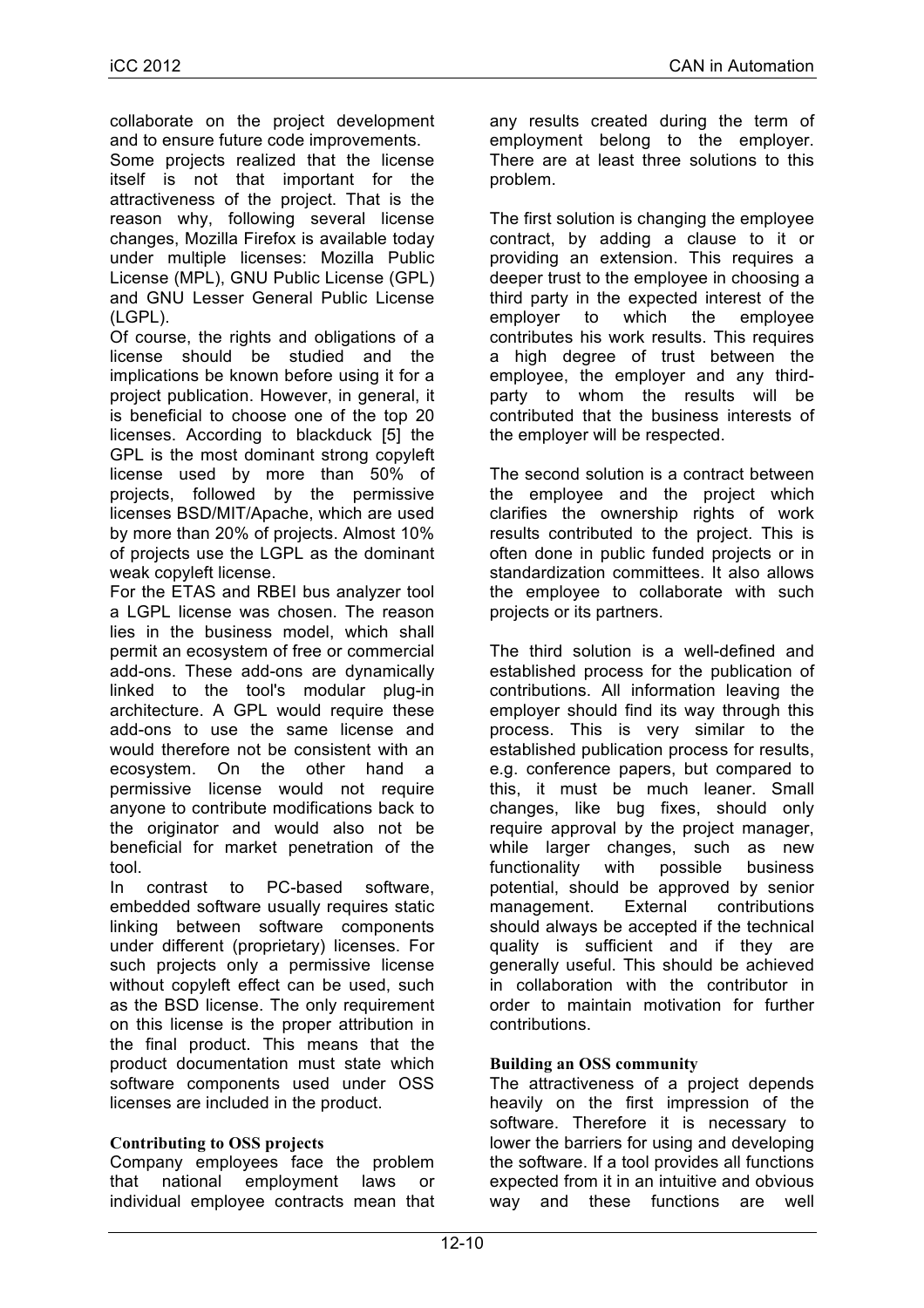documented, e.g., by a good user manual, tutorials and examples, then the first obstacle for new users is removed. Open Source developers appreciate high quality, well documented source code, and support for cost free build environments and tool chains. Together these are the major success factors for project attractiveness from a technical perspective [9].

From a marketing point of view it is beneficial to use an OSS hosting facility that is already popular with a lot of projects and developers. This is true for SourceForge, which is more projectoriented, and also for GitHub, which is more oriented towards individual users. In the latter case, the user clones complete project repositories from other users, makes modifications and sends pull requests back to the original user. This results in several almost identical repositories among all GitHub users and is one of the reasons for the huge growth of this platform in the last couple of years.



Figure 2: OSS Community

When building an OSS community, the motivation for individuals to it must be evaluated and the project adjusted accordingly. Collaborators are often found in the academic environment. They start using the OSS solution because it is cost attractive. Often they become developers as soon as they make useful adaptations for their own purposes. For them, the motivation lies in communicating with other users and developers and getting

the feeling that their contributions are welcome and quickly incorporated in the project's source code. For partner companies the major motivation business potential.

In case of the ETAS and RBEI rest bus simulation tool, hardware manufacturers are interested in contributing just the required parts (drivers) to make the software work with their own products. The more the software supports their interfaces, the more attractive their complete solutions are on the market. This is the specific motivation for them to contribute to the project.

If the project and the number of developers contributing to it grow, a project structure becomes necessary. This usually consists of a steering committee for the long term strategic goals of the project. If necessary, smaller groups can be setup to focus on specific technical aspects, e.g. driver support, interoperability, usability, and accessibility. Usually the more a developer is recognized by his project contributions, the more influence he gets on the long term development. This process of selforganization is referred to as having "meritocratic government and rights" among all participants and nowadays is often the focus of social research.

# **Business models with an OSS platform**

While the majority of Open Source users are happy with what they can download free of charge from the Internet, business customers prefer buying complete solutions based on an open source product from a reliable supplier. The reason for this is to obtain long term support in answering questions or fixing issues with the product. Customer specific adaptations or integration into specific business environments, as well as training and coaching, are also frequently requested. For this kind of business model it is helpful to provide a link that redirects visitors or users of the OSS to a business solutions homepage.

Another widely-used business model is to provide premium versions or commercial add-ons in relation to the OSS. Usually these solutions contain additional functionality which is beneficial or necessary for business environments. For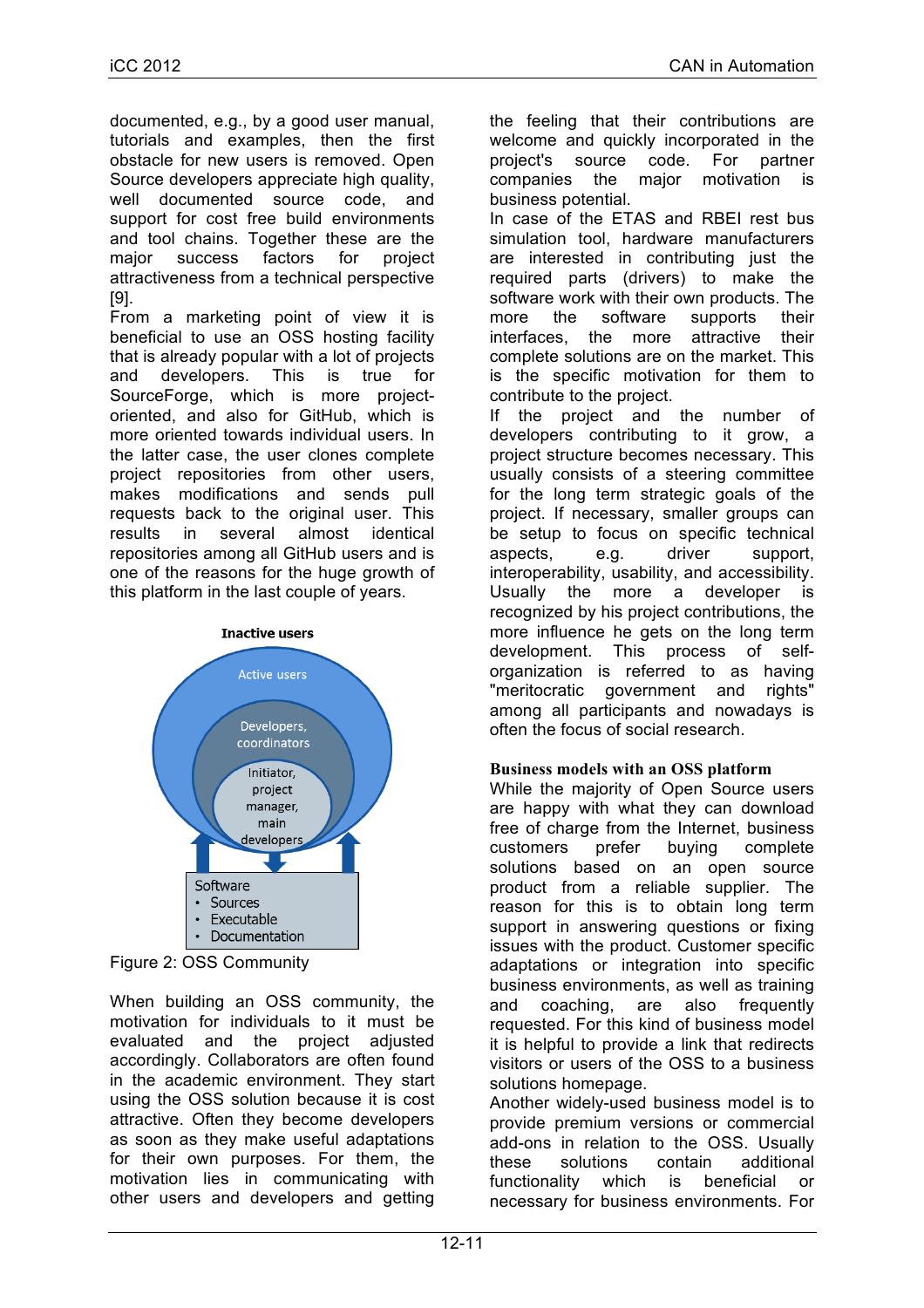example, enabling interoperability with other business solutions or support of the customer's specific hardware components are typical premium features. Such premium versions are also more extensively tested based on company standards or they could be certified when upon customer request.

In commercially driven OSS projects, an especially close cooperation with the community is necessary to know and consider their interests. Conflicting interests often lead to clones of the project where a significant number of developers left the original project and continued with the development with their abandoned part of the community. One way to prevent this is to show that the most relevant activities always remain in the original project. This has not always to do with the development itself but is also closely linked with the marketing and communication of the project. Another way to reduce the risk of clones is having trademarks on the project names. Often the project is recognized on its name. So using a trademark forces derived projects to have a different name. It then requires a large marketing effort for the derived projects to pull the community of developers and users on their side.



Figure 3: Business and Open Source web site linking

There was a two-step marketing approach to mitigate risks regarding the technical quality of the project. After publication ETAS and RBEI contacted first customers in September and October 2011 to retrieve and incorporate feedback. Beginning in November 2011 intensive marketing activities were done. This includes distributing the Open Source versions as supplement to magazines and other ETAS and RBEI hardware and software products.

# **Summary**

ETAS and RBEI are among the first business units within the Bosch group to publish and lead a new Open Source

project. As well as the main interest in market penetration, Open Source is elaborated as a new business model. The risks of this strategy have been evaluated, however, it remains to be seen whether the publication of a formerly commercial product under an Open Source model will lead to increased attractiveness and business opportunities. In any case, as the first such program in this application field it will be in the focus of the Open Source community and will appear in different media. From a business perspective opening an Open Source product equally touches on technical, legal, and marketing topics. The decisions and experiences made during this project will be guidance for further upcoming Open Source involvements of the Bosch group.

#### **References**

- 1. Open Source Initiative, URL: http://www.opensource.org/, last viewed: 2011-08-08
- 2. The Open Source Definition (Annotated), URL: http://www.opensource.org/osd.html, last viewed: 2011-08-08
- 3. Blackduck, URL: http://www.blackducksoftware.com/, last viewed: 2011-08-08
- 4. Palamida, URL: http://www.palamida.com/, last viewed: 2011-08-08
- 5. Blackduck Open Source License Data, URL: http://www.blackducksoftware.com/os s/licenses, last viewed: 2011-08-08
- 6. Harmony Agreements, URL: http://harmonyagreements.org/, last viewed: 2011-08-08
- 7. SourceForge Terms of Use, URL: http://sourceforge.net/apps/trac/siteleg al/wiki/Terms\_of\_Use, last viewed: 2011-08-09
- 8. GitHub Terms of Service, URL: http://help.github.com/terms-ofservice/, last viewed: 2011-08-09
- 9. Open Source community building: a guide to getting it right, URL: http://www.visionmobile.com/blog/201 1/01/open-source-community-buildinga-guide-to-getting-it-right/, last viewed: 2011-08-10